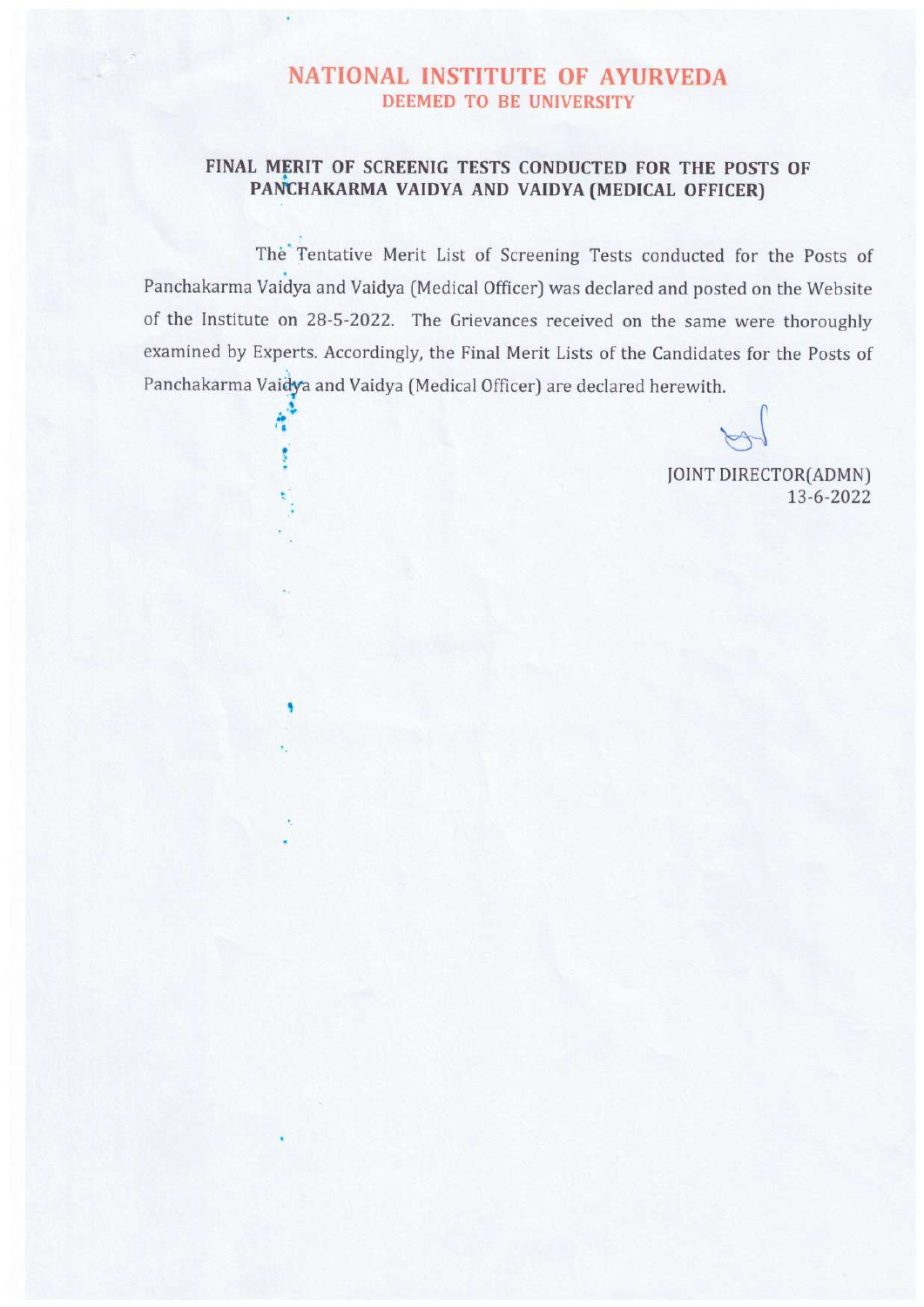# NATIONAL INSTITUTE OF AYURVEDA DEEMED TO BE UNIVERSITY

#### VACANCY NOTIFICATION NO. 1/2021 & VACNACY NOTIFICATION NO. 2/2021

### FINAL MERIT LIST OF SCREEING TEST FOR THE POST OF PANCHKARMA VAIDYA (UR) HELD ON 21-5-2022

| Merit No       | <b>Roll Number</b> | Name                     | Cat.                    | <b>Marks Obtained Out of 99</b> |
|----------------|--------------------|--------------------------|-------------------------|---------------------------------|
| $\mathbf{1}$   | 10002              | Amit Kumar               | GEN                     | 66                              |
| $\sqrt{2}$     | 10006              | Anusree. D               | GEN                     | 65.5                            |
| 3              | 10017              | Kshiteeja Choudhary      | GEN                     | 57                              |
| $\overline{4}$ | 10039              | Ujwala Hivale            | GEN                     | 54                              |
| 5              | 10009              | Avinash Shukla           | GEN                     | 53.5                            |
| 6              | 10018              | Laveena                  | GEN                     | 53                              |
| $\sqrt{7}$     | 10005              | Anurag Kushal            | OBC                     | 51.5                            |
| $\, 8$         | 10001              | Achala Ram Kumawat       | $\mathop{\mathrm{GEN}}$ | 51                              |
| $\, 8$         | 10025              | Raj Kumar Jangir         | OBC                     | 51                              |
| $\overline{9}$ | 10014              | Govind Narayan           | $\operatorname{GEN}$    | 45.5                            |
| 10             | 10030              | Saroj Kumari             | OBC                     | 43                              |
| 11             | 10012              | Diksha                   | GEN                     | 42.5                            |
| 12             | 10004              | Aneesh. E. C.            | GEN                     | 40                              |
| 13             | 10026              | Ravindra Kumar           | OBC                     | 39.5                            |
| $14\,$         | 10038              | Surya Prakash            | <b>GEN</b>              | 37                              |
| 15             | 10020              | Nidhi Chaudhary          | OBC                     | 35                              |
| 16             | 10022              | Poonam                   | GEN                     | 34.5<br>$\epsilon$              |
| $17\,$         | 10007              | Ashok Kumar              | OBC                     | 33                              |
| $18\,$         | 10003              | Anand Agarwal            | <b>EWS</b>              | 32                              |
| 19             | 10033              | Shriram Shivajirao Ragad | <b>GEN</b>              | 30                              |
| 20             | 10010              | Bhavna Vinod Sahu        | OBC                     | 29.5                            |
| $21\,$         | 10040              | Umesh Kumar Nagar        | OBC                     | 29                              |
| 22             | 10019              | Minu Yadav               | GEN                     | 28                              |
| 23             | 10028              | Sachin Sharma            | GEN                     | 25.5                            |
| 24             | 10011              | <b>Bhuvnesh Sharma</b>   | GEN                     | 25                              |
| 25             | 10008              | Ashok Kumar Raigar       | SC                      | 18                              |
| 26             | 10027              | Ritesh                   | GEN                     | 16                              |
| 27             | 10024              | Rahul . H                | GEN                     | 14.5                            |
| 28             | 10029              | Sapna Kumari Vishwas     | GEN                     | $12 -$                          |
| 29             | 10016              | Kavita Kumari            | OBC                     | 1.5                             |